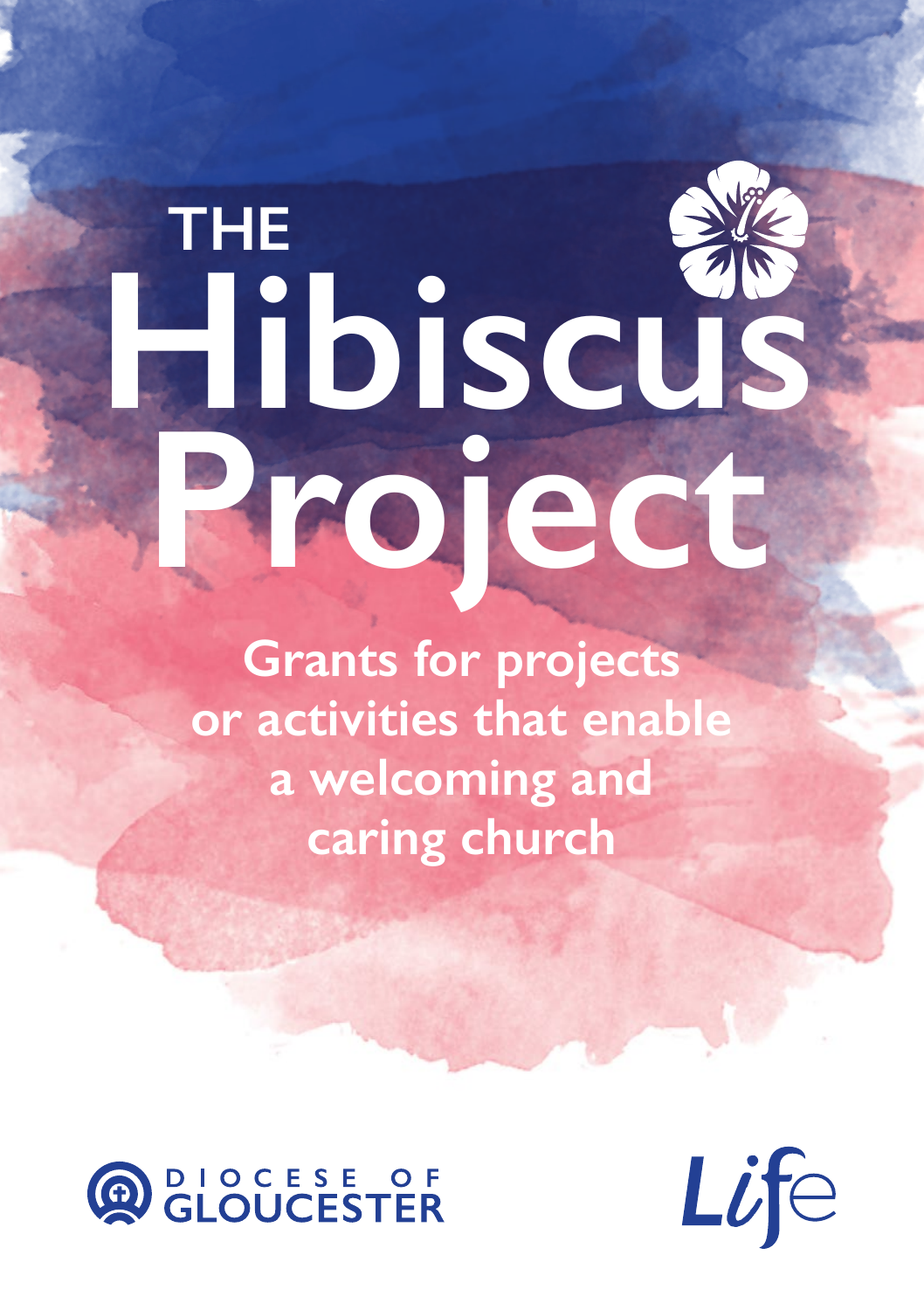## **All worshipping communities can apply for grants of up to £350 to support projects that enable a welcoming and caring church.**

**A small fund has been dedicated to helping local worshipping communities to deliver new and existing ways of ensuring that all people, no matter what age, are able to attend, participate and engage with church life and worship.**

**This grant offers opportunities for supporting a wide range of projects or activities such as**

- **holding a party to celebrate carers in the community**
- **sending a member of your church on a training in welcoming a specific section of the community (ie dementia awareness, accessibility)**
- **starting a monthly coffee morning for people who are lonely**

**You can be as creative and imaginative as you like.**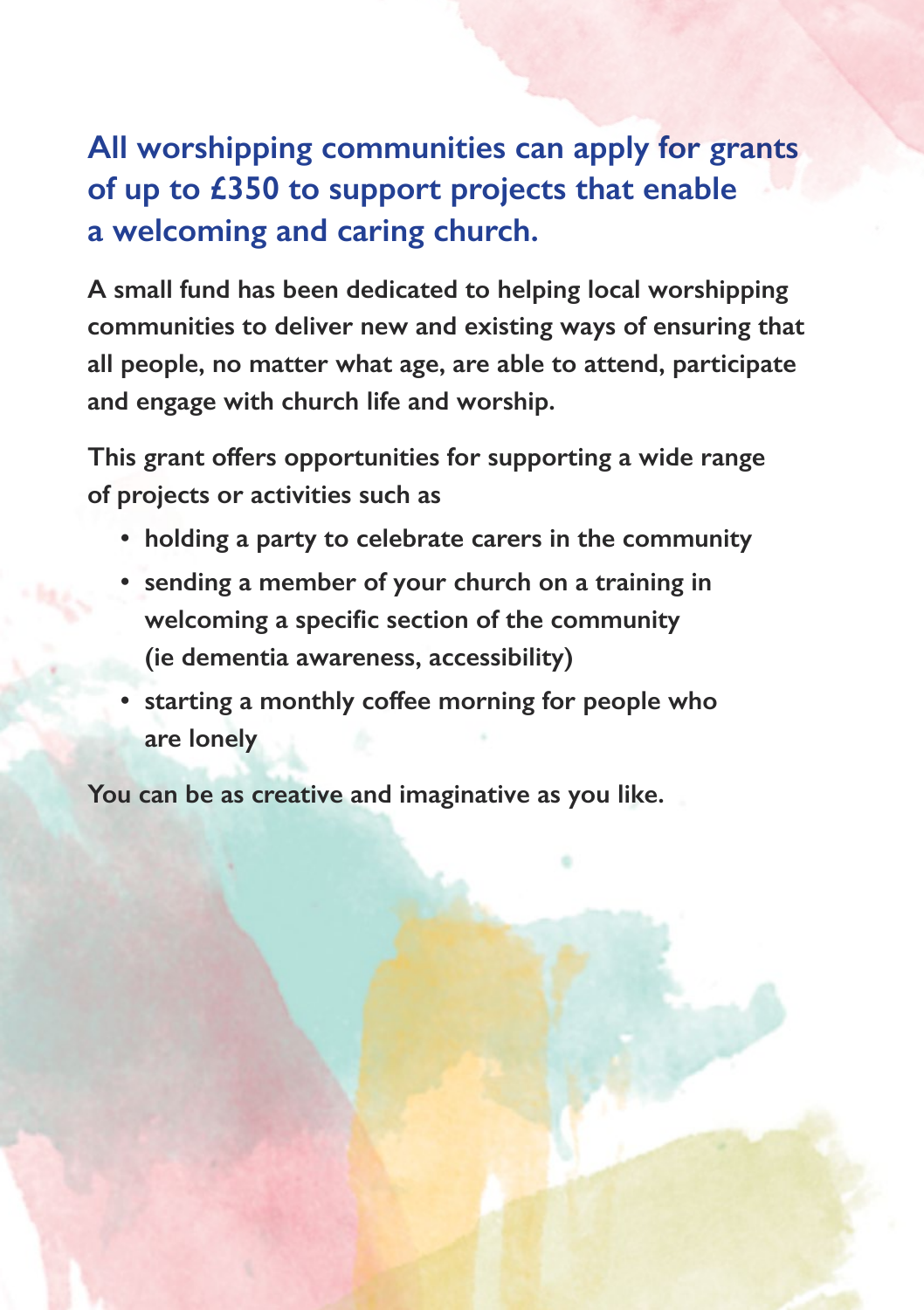## **To apply**

**Tell us what you would like to do with the funding to welcome people to your church.**

**Make sure you get your PCC's approval before putting in the application.**

**To ask any questions, talk through plans and projects prior to application you can contact: The Revd Canon Dr Andrew Braddock Director of Mission and Ministry e: abraddock@glosdioc.org.uk t: 01452 835549**

**We'd love to hear what you did so that we can share stories and encourage others. Please do get permissions for photos to be shared through our diocesan publications, website and social media channels.**